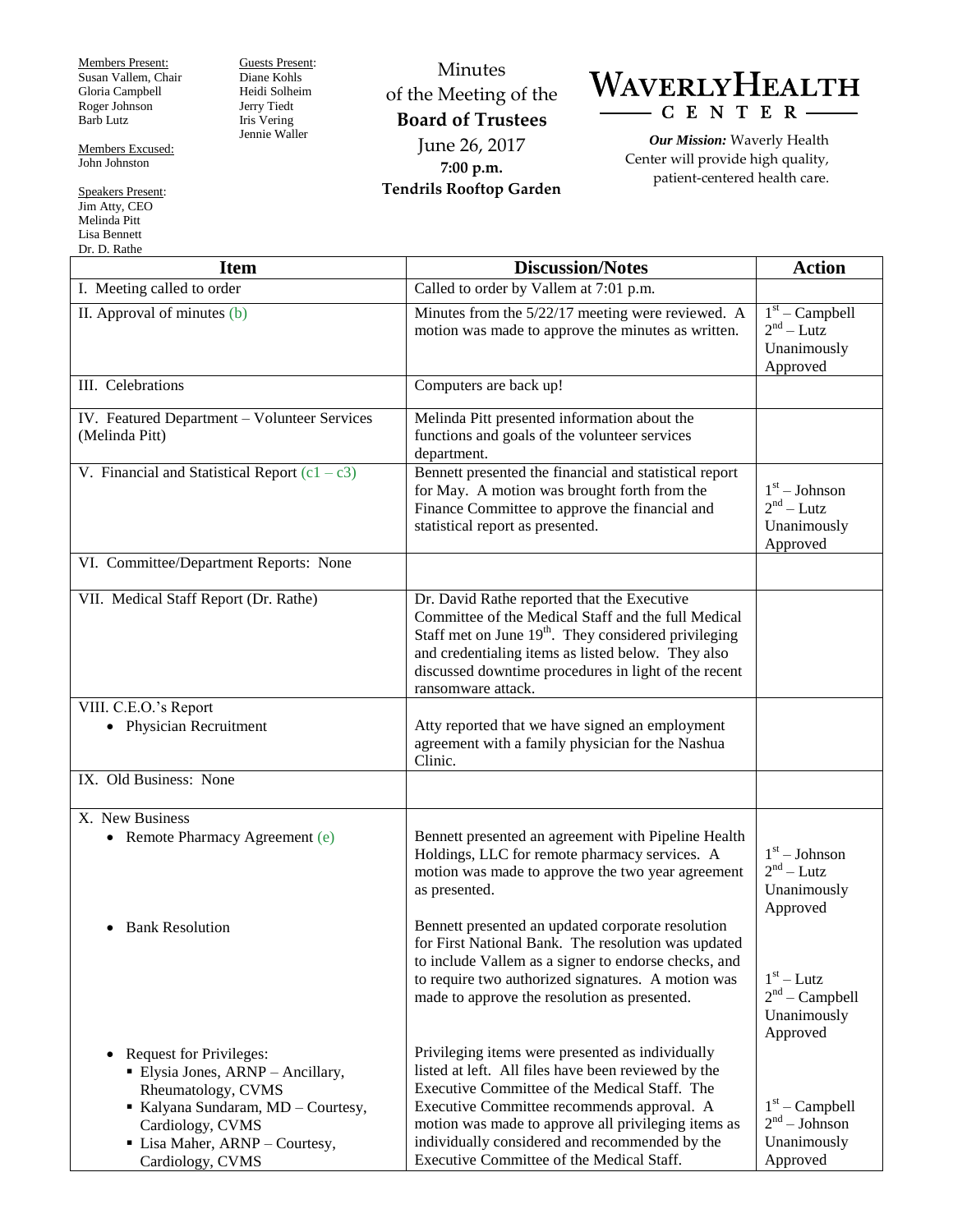| • Abbie Schrader, ARNP - Courtesy,<br>Cardiology, CVMS<br>• John Whitt, DPM - Courtesy, Podiatry,<br>Family Foot Health<br>$\blacksquare$ Cesar Cube, MD – Consulting,<br>Radiology, RCI<br>$\blacksquare$ Eric Ericson, MD – Consulting,<br>Radiology, RCI<br>• Hetal Patel, MD - Active, Family<br>Practice, WHC<br>Tabetha Gehrke, ARNP - Cardiology,<br><b>WFHC</b> |                                                                                                                                                                                                                                                                       |                                                            |
|-------------------------------------------------------------------------------------------------------------------------------------------------------------------------------------------------------------------------------------------------------------------------------------------------------------------------------------------------------------------------|-----------------------------------------------------------------------------------------------------------------------------------------------------------------------------------------------------------------------------------------------------------------------|------------------------------------------------------------|
| • Privilege Update:<br>• Brian Hopper, MD - Courtesy-<br>Provisional, Radiology, RCI<br>• Stephanie Smith, ARNP - Courtesy,<br>Orthopedics, CVMS<br>Kathie Jo Whitt, DPM - Courtesy,<br>Podiatry, Family Foot Health                                                                                                                                                    |                                                                                                                                                                                                                                                                       |                                                            |
| • Provisional Appointment to Medical Staff:<br>• Elysia Jones, ARNP - Ancillary,<br>Rheumatology, CVMS<br>• John Whitt, DPM - Courtesy, Podiatry,<br>Family Foot Health                                                                                                                                                                                                 |                                                                                                                                                                                                                                                                       |                                                            |
| • Recommendations Regarding Provisional<br><b>Status from PPC: None</b>                                                                                                                                                                                                                                                                                                 |                                                                                                                                                                                                                                                                       |                                                            |
| • Resignations from Medical Staff:<br>• Mary Wendt, MD - Active-Provisional<br>(Locums), Hospitalist, Wapiti                                                                                                                                                                                                                                                            |                                                                                                                                                                                                                                                                       |                                                            |
| New/Revised Policies & Procedures:<br>• Clinical Pharmacist Renal Adjustment<br>Dosing Protocol for Antimicrobial<br>Medications (f)                                                                                                                                                                                                                                    | The new policy listed at left was presented for<br>review as included in the Board packets. The policy<br>has been reviewed by the Executive Committee of<br>the Medical Staff and is recommended for approval.<br>A motion was made to approve the policy as written | $1^\mathrm{st}$ – Johnson<br>$2nd$ – Campbell              |
| Finance Committee (g1 & g2)                                                                                                                                                                                                                                                                                                                                             | Bennett reported that the Finance Committee met on<br>June $12th$ and this morning. Minutes from both<br>meetings were included in the Board packet.                                                                                                                  | Unanimously<br>Approved                                    |
| • Capital Request - Arthrex Matrix<br><b>Routing Solution</b>                                                                                                                                                                                                                                                                                                           | Bennett presented a budgeted capital request for an<br>Arthrex Matrix Routing Solution at a cost not to<br>exceed \$207,811.62. A motion was brought forth<br>from the Finance Committee to approve the capital<br>request as presented.                              | $1st - Lutz$<br>$2nd - Johnson$<br>Unanimously<br>Approved |
| • Financial Assistance - None                                                                                                                                                                                                                                                                                                                                           | There were no applications for financial assistance.                                                                                                                                                                                                                  |                                                            |
| • Planetree Update                                                                                                                                                                                                                                                                                                                                                      | There was no report.                                                                                                                                                                                                                                                  |                                                            |
| XI. Closed Session                                                                                                                                                                                                                                                                                                                                                      | A motion was made to move into closed session at<br>7:24 p.m. for the purpose identified at left.                                                                                                                                                                     | $1st$ – Campbell<br>$2nd - Lutz$                           |
| Iowa Code Chapter 21.5.1(1) - Closed session<br>to discuss patient care quality and process<br>improvement initiatives in a meeting of a<br>public hospital or to discuss marketing and<br>pricing strategies or similar proprietary<br>information in a meeting of a public hospital,<br>where public disclosure of such information                                   |                                                                                                                                                                                                                                                                       | Unanimously<br>Approved                                    |